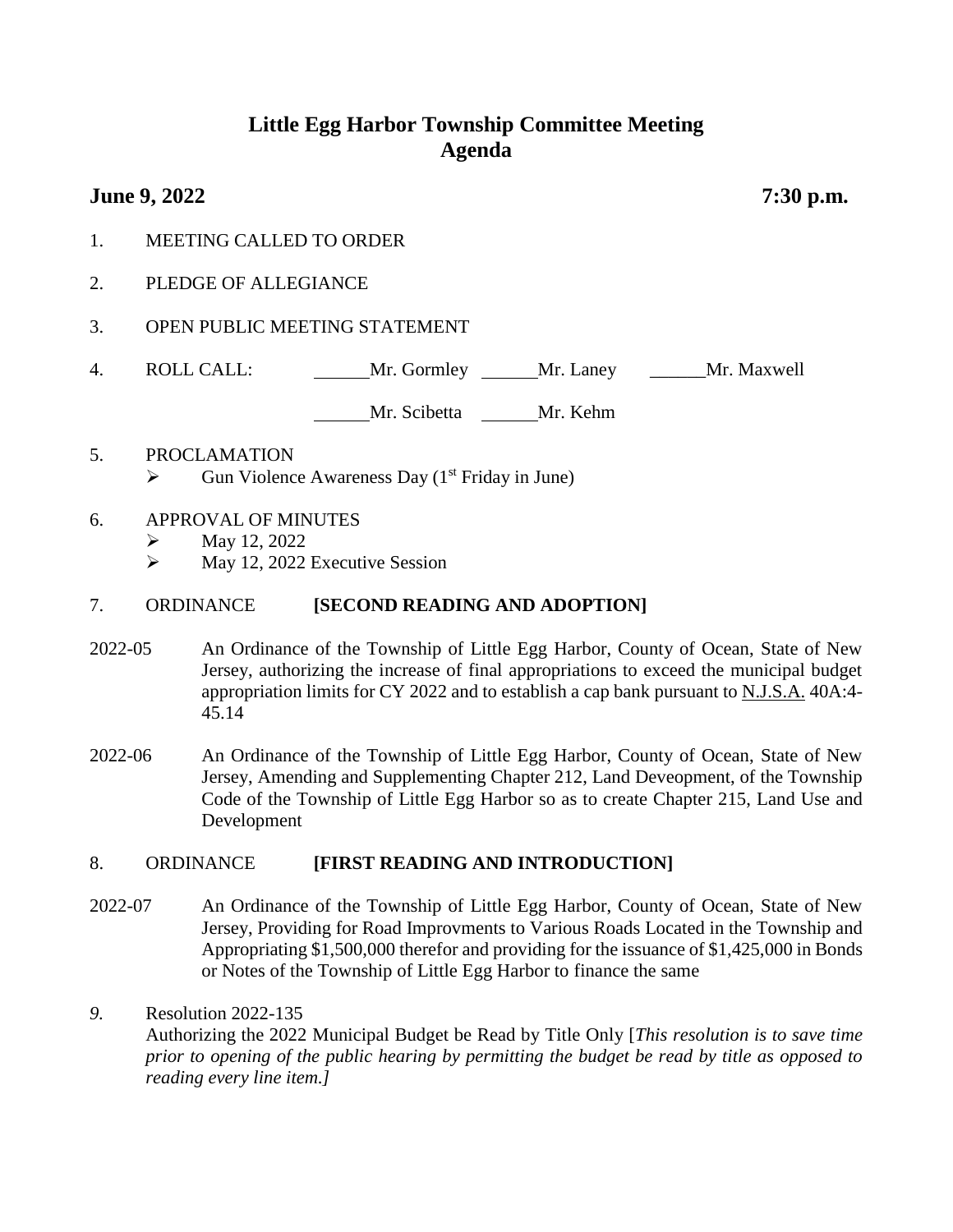June 9, 2022 Committee Meeting Agenda Page 2

## 10. PUBLIC HEARING 2022 MUNICIPAL BUDGET

2022-136 Resolution Adopting the 2022 Municipal Budget *[The budget has total general appropriations of \$26,268,729.61. The amount to be raised by taxation to support the budget will be \$19,912,620.09]*

## 11. CONSENT AGENDA

*A Consent Agenda includes items of business which are not controversial and do not require individual discussion. The Consent Agenda is moved, seconded, and voted upon as one item by the Governing Body.*

- 2022-137 Authorizing the Chief of Police to Interview and Make Recommendations Regarding Hiring a Police Sergeant
- 2022-138 Authorizing the appointment of Bryce Hayek as Laborer 1, Clean Communities (Seasonal) for the Department of Public Works
- 2022-139 Authorizing the appointment of Jayme Ahart as Laborer 1, Clean Communities (Seasonal) for the Department of Public Works
- 2022-140 Authorizing the promotion of Barbara Jeffrey to the position of Account Clerk/Clerk 2
- 2022-141 Authorizing the promotion of Monica Johnson to the position of Clerk 3
- 2022-142 Accepting the resignation of and authorizing the compensation of vacation time to Vincent Grosso
- 2022-143 Authorizing the appointment of members to the Floodplain Management Plan Committee
- 2022-144 Authorizing the Renewal of Plenary Retail Consumption and Plenary Retail Distribution Licenses for the 2022-2023 Licensing Year
- 2022-145 Authorizing the Renewal of Club Licenses for the 2022-2023 Licensing Year
- 2022-146 Authorizing the Renewal of an Plenary Retail Alcoholic Beverage Consumption License (Inactive) to Sea Oaks Country Club, LLC in Accordance with a State, Division of Alcoholic Beverage Control Special Ruling for the 2022-2023 License Term
- 2022-147 Authorizing the Township to Cooperate with the County of Ocean to Conduct a Public Hearing as to the exchange of property held as Open Space and to satisfy the requirements of N.J.S.A. 40A:12-13.5 and N.J.A.C. 7:36-25.5
- 2022-148 Authorizing the execution of a Shared Services Agreement with the County of Ocean for the FY22 Traffic Enforcement Program Grant
- 2022-149 Authorizing the filing of an application for the NJDOT Municipal Aid Road Program FY 2023 for Improvements to Oak Lane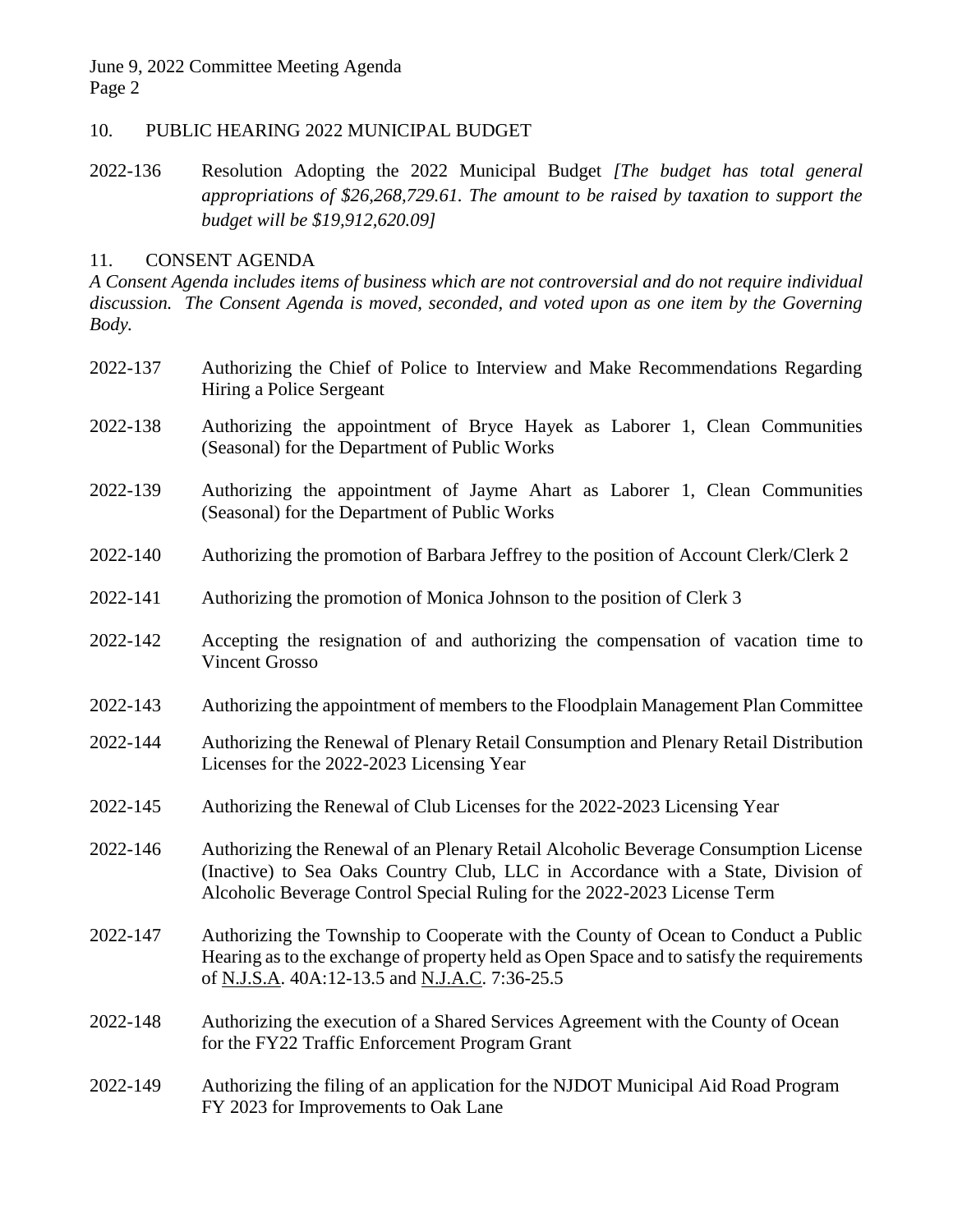#### June 9, 2022 Committee Meeting Agenda Page 3

- 2022-150 Authorizing the preparation of specifications for upgrading, expanding and repairing of existing security surveillance systems at various township property locatins
- 2022-151 Authorizing the preparation of specifications for Skate Park Improvements at the Community Center
- 2022-152 Awarding a contract for a skate park from American Ramp Company under the National Cooperative Sourcewell Contract #112420-ARC
- 2022-153 Authorizing the purchase of Taser Units and Accessories Under State Contract T0106/17- FLEET-00738 (American Rescue Plan Act Funding)
- 2022-154 Authorizing the purchase of a replacement New Jersey Transit bus shelter on Radio Road (American Rescue Plan Act Funding)
- 2022-155 Authorizing Special Projects Engineer, T&M Associates, to perform Survey, Plan and Specification Preparation, Bidding Assistance, Construction Administration, and Inspections relating to 2022 Drainage Improvement Project (American Rescue Plan Act Funding)
- 2022-156 Authorizing the purchase and installation of a Township Phone System Under State Contract A80802, T1316
- 2022-157 Authorizing the release of Maintenance Guarantee posted for Route 539 Business Park to Commercial Enterprises
- 2022-158 Authorizing the release of Performance Guarantee posted for the Road Opening 109 East Dory Drive by Carvalho Property Management LLC
- 2022-159 Authorizing the execution of an Indemnification and Hold Harmless Agreement and execution of a General Permit 6 and 15 CAFRA Application, as to Block 326.219, Lot 7.01
- 2022-160 Authorizing the circulation of a preliminary official statement and final official statement in connection with the sale of the Township's Bond Anticipation Notes in an aggregate amount not exceeding \$9,463,000 and approving a continuing disclosure certificate with respect to said notes of the Township, and authorizing and/or ratifying other actions in connection therewith
- 2022-161 Authorizing the Township Attorney to take any and all necessary action to initiate a formal complaint to the Board of Public Utilities regarding street light tariffs and equipment upgrades
- 2022-162 Authorizing the Issuance of a Duplicate Tax Sale Certificate